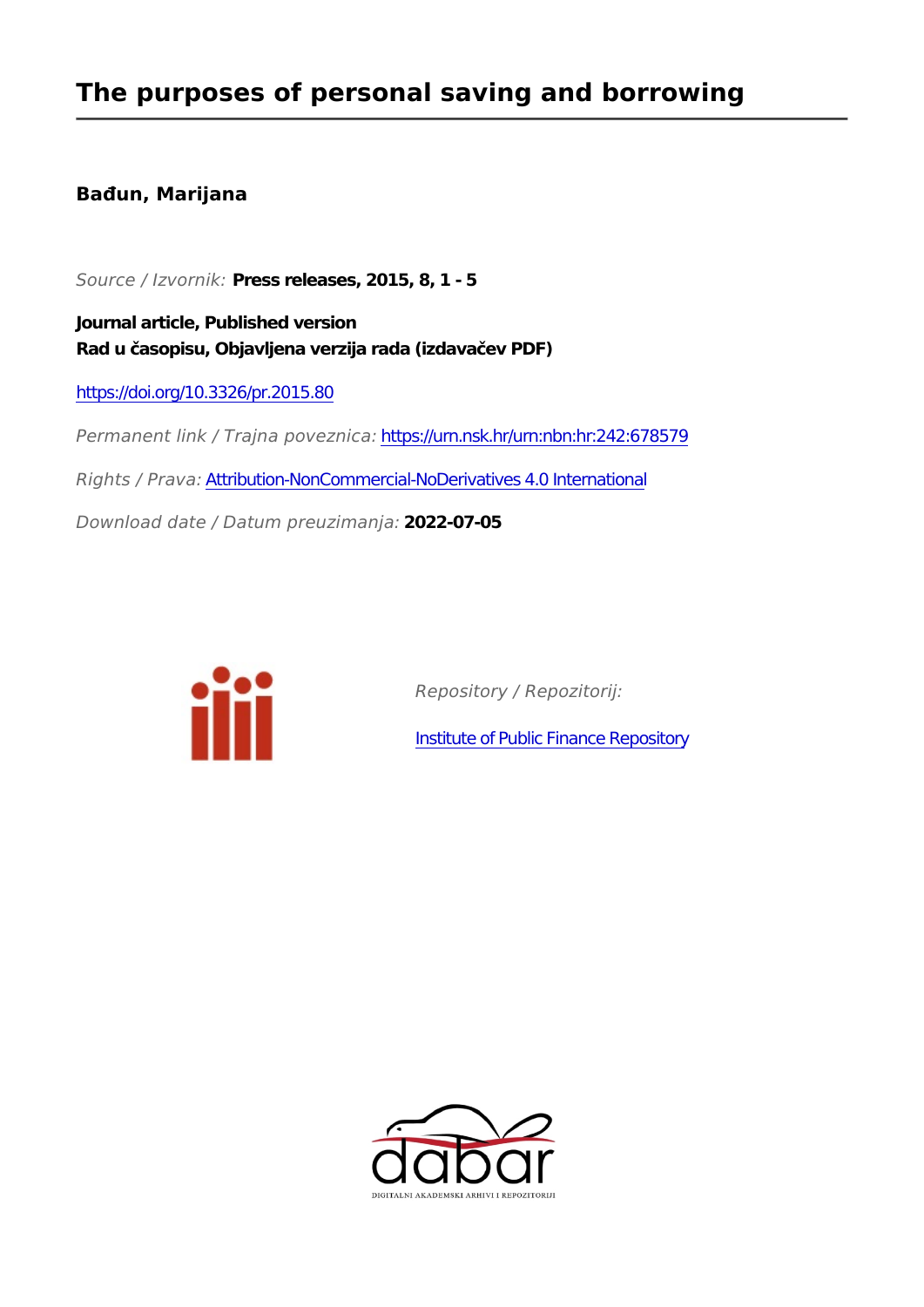$\overline{\text{No. 80}}$   $\overline{\text{2agreb}}$ May 20, 2015

**INSTITUTE OF PUBLIC FINANCE** ured@ijf.hr | www.ijf.hr TEL: +385 (O)I 4886 444

# **PRESS RELEASES**

## The purposes of personal saving and borrowing

MARIJANA BAĐUN, PHD, Institute of Public Finance, Zagreb

In 2011, The World Bank launched its database on global financial inclusion (*Global Findex*), providing an insight into how people around the world save, borrow, make payments and manage risks. The main finding of the 2014 edition of the [database,](http://www.worldbank.org/en/programs/globalfindex) published in April 2015, is that 62% of adults worldwide have an account at a bank or another financial institution, or use mobile money accounts, which represents an increase of  $700$  million from  $20$ II<sup>I</sup>. However, two billion adults have no accounts. This article refers to only a small portion of the database relating to the purposes of saving and borrowing, and makes a comparison between Croatia and other EU Member States and Croatia's neighbours.

The database. The 2014 *Global Findex* consists of over 100 indicators, further broken down by age, gender, education level and income. The data have been collected in partnership with the Gallup World Poll, with the financial support of the Bill & Melinda Gates Foundation. The database is based on interviews (live or by phone), conducted during 2014 with about 150,000 nationally representative and randomly selected adults (age  $I_5+$ ) in over 140 countries. As the questions from the questionnaire mainly relate to the "past 12 months", the data generally represents the situation in 2013. The indicators can be roughly organised into five thematic groups: (1) accounts; (2) payments; (3) saving; (4) borrowing; and (5) financial preparedness for unexpected expenses. This article only deals with saving and borrowing.

**The purpose of saving.** Fifty-six percent of respondents around the world save money. The World Bank was further interested in the main reasons for saving. Hence, respondents were asked whether, in the past year, they saved for (1) old age; (2) education; or (3) starting, operating or expanding a business. There are substantial differences among regions in this respect. Globally, almost 25% of respondents report saving for old age, about the same proportion of them for education and 14% for business purposes. However, in high-income OECD economies, as well as East Asia and Pacific countries, about 40% of respondents save for old age, while the average for the rest of the world is 10%. Similarly, in East Asia and Pacific countries, as well as Sub-Saharan African countries, about 20% of respondents report saving for business purposes, twice as many as in the rest of the world.

**The purpose of saving in EU Member States.** Savings behaviour varies widely within the EU as well (Table 1), although the EU was not in the focus of the World Bank's research.2 About half (51.8%) of respondents in Croatia reported having saved in the past year (the EU average is 60.2%). Leaders in saving were Sweden and Denmark, while Greece and Bulgaria were at the bottom of the list. About one third (34%) of respondents in Croatia reported having saved for old age (the EU average was slightly lower, 30.6%).

 $\overline{a}$ 

<sup>1</sup> Demirguc-Kunt, A. [et al.], 2015. The Global Findex Database 2014: Measuring Financial Inclusion around the World. *Policy Research Working Paper*, No. 7255, Washington: World Bank, 15 April 2015.

<sup>2</sup> The focus has rather been on underdeveloped, particularly African countries.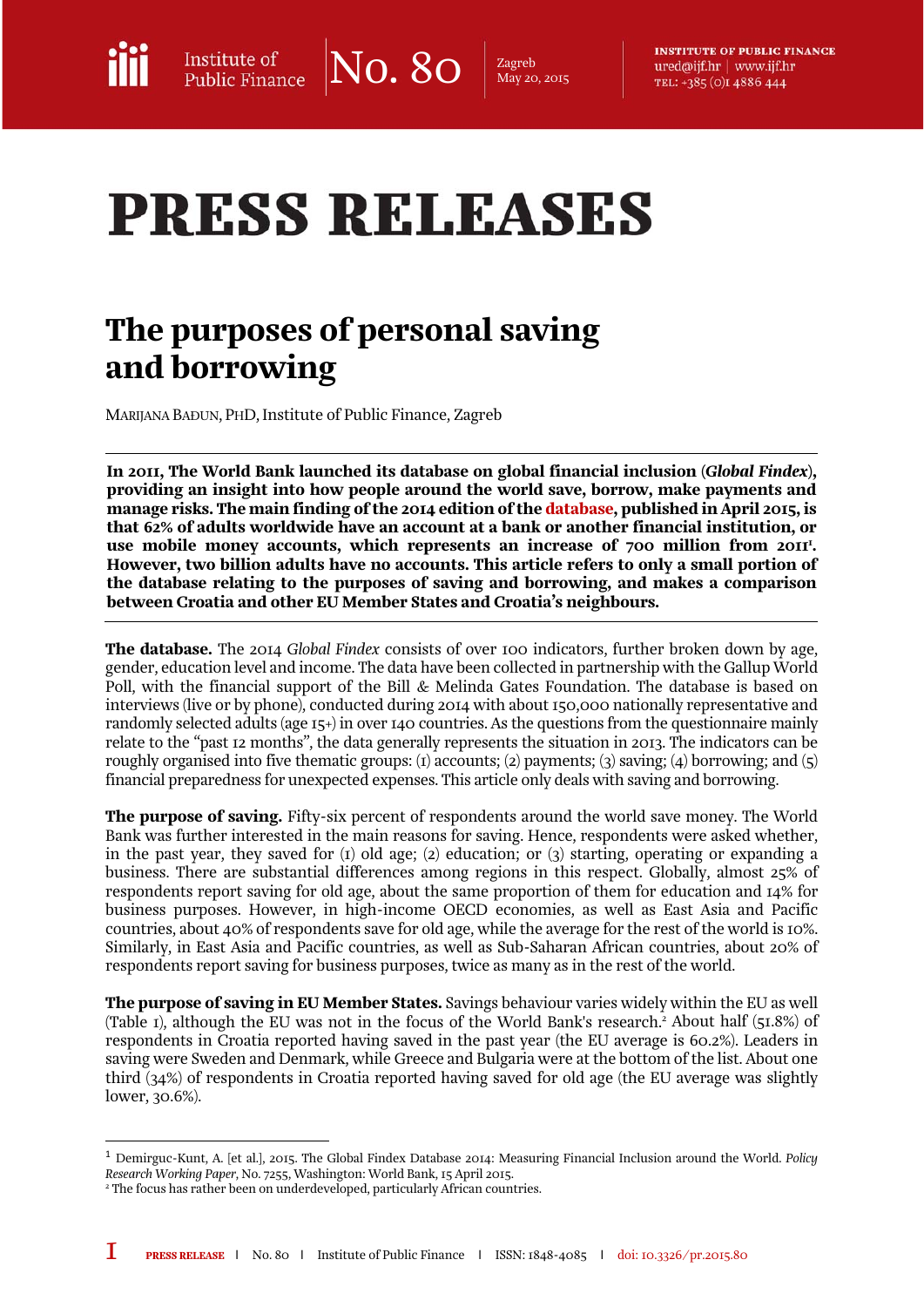As concerns saving for education expenses (including school fees), Croatia was again close to the EU average (16.3% vs. 15.9%). The largest shares of respondents having saved for education were reported in Spain and Ireland, the smallest in Greece and Hungary. Spain was again a leader in saving for starting, operating or expanding a business, followed by Austria. The worst savers for this purpose were Greece and Italy. In Croatia, the share was equal to the EU average, 6.8%. In the neighbouring countries (Bosnia and Herzegovina, Montenegro and Serbia), savings rates were about half the EU average in all categories, but generally not lower than those in Greece.

**The purpose of borrowing.** Globally, 42% of respondents reported having borrowed in the past 12 months (excluding through the use of credit cards). The purposes of borrowing offered in the World Bank's questionnaire were: (1) buying real estate; (2) health or medical purposes; (3) education; and (4) starting, operating or expanding a business. As in the case of saving, there is much variation in this respect across regions. In the highest-income OECD economies, 26% of respondents reported having an outstanding loan for real estate purchases (less than 10% in developing countries). By contrast, less than 5% of respondents in the highest-income OECD economies reported having borrowed for health or medical reasons (about 20% in East Asia and Sub-Saharan African countries).

**The purpose of borrowing in the EU.** More than half of respondents in Croatia (56.1%) borrowed money in the past 12 months. Croatia thus became a leader in the EU, but also among the observed non-EU Member States (Table 2). Within the EU, it was followed by Sweden and Spain. The least likely to borrow were respondents from Malta, together with those from Greece, which ranked last on the list. The EU average was 36.4%. Borrowing for education purposes was reported by 8.7% of respondents in Croatia, making this country the second-placed country behind Cyprus (the EU average was 4%). Greece and Austria were at the bottom of the list.

Romania held a leading position in borrowing for health or medical purposes. Croatia was again above the EU average (5.9% vs. 4.5%), while Malta ranked last. Croatia ranked first in terms of borrowing for starting, operating or expanding a business (4.2%), right after Spain, while the EU average was 2.3%. Portugal ranked last. About one-fifth (23.4% of Croatian respondents reported having an outstanding loan for the purchase of real estate, which equals the EU average of 23.6%. Sweden ranked first and Lithuania last on the list. Table 2 also contains data for the neighbouring countries, showing that Montenegro performed above and Bosnia and Herzegovina and Serbia below the EU average in all categories.

Differences in saving and borrowing behaviour among adults in Croatia. There are, of course, differences within the country as well, depending on the age, gender, education level and income of respondents. This article deals only with differences by income in Croatia. Respondents are divided into two groups: (1) adults in the lower-income 40% of households; and (2) adults in the higher-income 60% of households. There are minor differences regarding the purpose of saving, but saving for old age stands out (29.1% of lower-income and 38.9% of higher-income respondents reported saving for that purpose). Higher-income respondents saved more than lower-income persons in all categories, which did not apply in the case of borrowing. Lower-income respondents borrowed 3-4 percentage points more for education, health or medical purposes, as well as for starting, operating or expanding a business. However, 19.4% of lower-income and as much as 26.3% of higher-income respondents reported having an outstanding loan for real-estate purchases. Moreover, higher-income respondents were more inclined to borrow money in the past 12 months (57.1%) than the lower-income ones (54.5%).

Conclusions. The *Global Findex* database is a valuable source of information. The small portion of data presented in this article reflects economic differences across countries, as well as differences in the education, health care and housing financing systems. When it comes to saving for old age, demographic aging, but also differences across pension schemes, seem to be important factors. Bearing in mind the EU average, it is a positive thing that the share of savers is twice as large as the share of borrowers. Saving also exceeds borrowing in the cases of education, as well as starting, operating or expanding a business.

Saving behaviour in Croatia is roughly in line with the EU average. However, Croatia performs above the EU average in borrowing for all purposes, except for real estate purchases. Particularly striking is the fact that almost half of respondents in Croatia report having borrowed money (the EU average is slightly over one third). Croatia, Bulgaria, Romania and Greece are the only EU Member States with the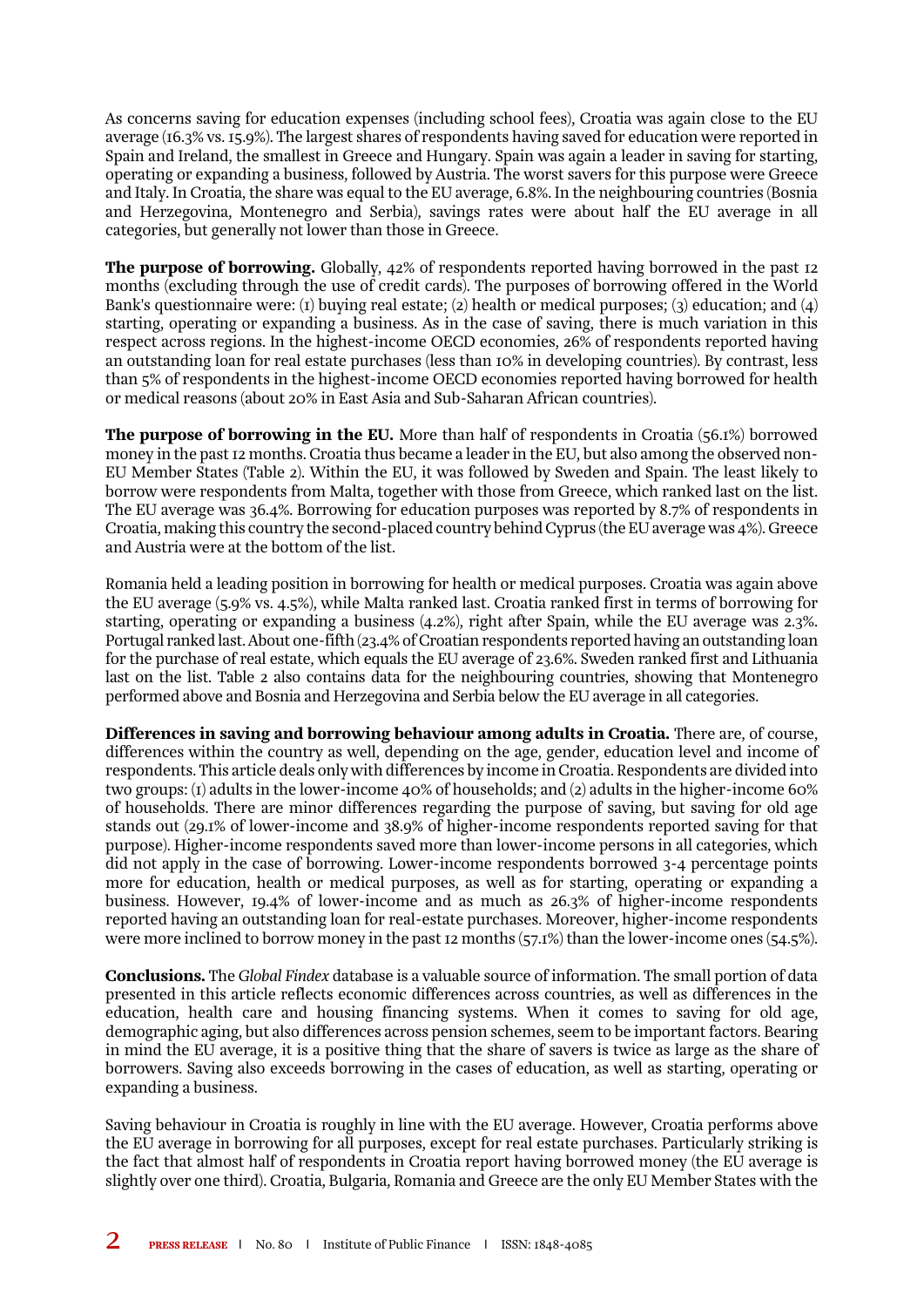shares of respondents who save exceeding those who borrow. This is also true for Montenegro and Serbia, but not for Bosnia and Herzegovina (Graph 1).

**Table 1** Saving (as % of all respondents)

| $\circ$                |               | <b>Purpose of saving</b> |                  |                                                                    |
|------------------------|---------------|--------------------------|------------------|--------------------------------------------------------------------|
|                        | <b>Savers</b> | Old age                  | <b>Education</b> | <b>Starting,</b><br>operating or<br>expanding a<br><b>business</b> |
| Austria                | 79.6          | 48.4                     | <b>18.0</b>      | 13.9                                                               |
| Belgium                | 74.7          | 46.6                     | 20.3             | 6.0                                                                |
| Bulgaria               | 27.3          | II.5                     | 7.5              | 5.6                                                                |
| <b>Croatia</b>         | 51.8          | 34.8                     | 16.3             | 6.8                                                                |
| Cyprus                 | 41.2          | 12.9                     | 16.3             | 4.5                                                                |
| <b>Czech Republic</b>  | 62.6          | 38.8                     | 15.6             | 6.4                                                                |
| Denmark                | 81.2          | 45.0                     | 13.9             | 3.3                                                                |
| Estonia                | 51.8          | 28.1                     | 10.3             | 9.5                                                                |
| Finland                | 7I.O          | 32.7                     | IO.I             | 5.4                                                                |
| France                 | 67.1          | 29.5                     | 17.9             | 7.3                                                                |
| Germany                | 79.8          | 55.1                     | 17.1             | 10.7                                                               |
| Greece                 | 23.7          | 9.3                      | 4.3              | I.2                                                                |
| Hungary                | 38.2          | 17.6                     | 5.8              | 4.0                                                                |
| Ireland                | 69.7          | 30.8                     | 25.9             | 10.9                                                               |
| Italy                  | 56.6          | 25.1                     | 23.7             | 2.4                                                                |
| Latvia                 | 44.3          | 16.0                     | 9.0              | 4.2                                                                |
| Lithuania              | 53.7          | 26.8                     | 8.9              | 5.2                                                                |
| Luxembourg             | 77.8          | 36.4                     | 25.2             | 8.6                                                                |
| Malta                  | 7I.4          | 37.0                     | 23.7             | 5.8                                                                |
| Netherlands            | 74.5          | 31.O                     | 23.9             | 4.9                                                                |
| Poland                 | 46.6          | 15.8                     | II.6             | 8.3                                                                |
| Portugal               | 53.3          | 27.7                     | 19.8             | 7.2                                                                |
| Romania                | 36.5          | 15.1                     | 9.4              | 4.6                                                                |
| Slovakia               | 62.5          | 34.6                     | 15.4             | 4.7                                                                |
| Slovenia               | 65.7          | 32.0                     | 2I.I             | 10.0                                                               |
| Spain                  | 67.2          | 26.8                     | 26.7             | 14.0                                                               |
| Sweden                 | 84.5          | 50.9                     | 13.7             | 5.8                                                                |
| <b>United Kingdom</b>  | 71.3          | 40.6                     | 13.4             | <b>IO.2</b>                                                        |
| <b>EU</b> average      | 60.2          | 30.6                     | 15.9             | 6.8                                                                |
| Bosnia and Herzegovina | 25.6          | 10.0                     | 7.8              | 2.6                                                                |
| Montenegro             | 26.8          | 6.8                      | 8.6              | 2.9                                                                |
| Serbia                 | 27.7          | <b>I2.0</b>              | 6.9              | 3.8                                                                |

*Note: Respondents could report saving for more than one purpose. Source: The Global Findex database 2014.*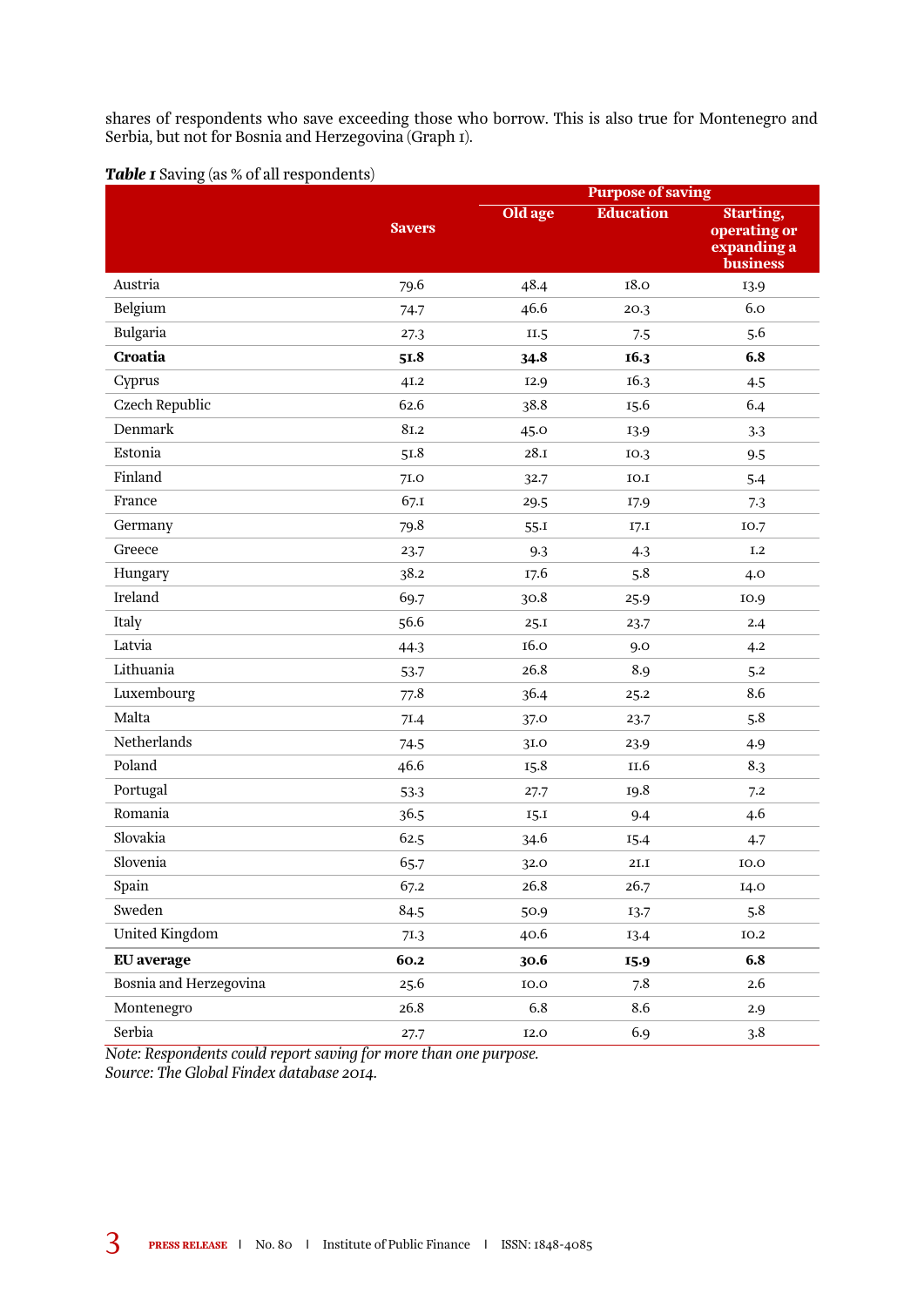### **Borrowers** Purpose of borrowing Education Health or medical purposes Starting, operating or expanding a business Real estate Austria 33.3 1.7 5.2 3.6 18.3 Belgium 31.4 2.0 3.9 3.0 30.3 Bulgaria 33.1 2.1 5.0 1.6 14.7 Croatia 56.1 8.7 5.9 4.2 23.4 Cyprus 32.8 9.7 7.1 1.7 28.4 Czech Republic 31.4 2.7 1.8 1.5 21.5 Denmark 38.9 4.4 3.3 1.4 38.2 Estonia 36.7 3.3 4.3 1.5 26.8 Finland 46.4 6.0 1.1 2.1 30.6 France 28.3 3.2 2.1 2.1 25.9 Germany 31.8 2.2 2.2 3.6 21.1 Greece 27.5 1.3 3.9 1.1 14.1 Hungary 31.4 2.0 3.7 1.1 17.4 Ireland 36.1 8.4 4.9 3.3 26.3 Italy 43.5 6.5 5.8 1.1 11.2 Latvia 37.3 3.4 6.4 1.9 16.6 Lithuania 35.2 2.5 8.1 2.7 9.8 Luxembourg 38.1 5.9 6.5 2.5 31.9 Malta 20.4 2.1 0.7 1.0 19.0 Netherlands 27.0 4.1 3.1 1.1 38.9 Poland 35.4 1.8 4.4 1.4 14.6 Portugal 31.0 3.1 5.9 0.6 22.8 Romania 45.7 5.4 13.3 2.0 10.3 Slovakia 35.0 2.0 3.1 1.7 25.4 Slovenia 39.4 4.2 4.0 3.6 17.6 Spain 47.1 6.3 5.1 6.1 36.0 Sweden 49.8 4.8 3.2 2.0 41.7 United Kingdom 39.1 3.3 2.9 3.5 29.0

EU average 36.4 4.0 4.5 2.3 23.6 Bosnia and Herzegovina 25.1 1.6 4.1 2.3 16.7 Montenegro 50.1 8.0 7.0 3.6 23.9

### *Table 2* Borrowing (as % of all respondents)

Serbia 32.1 2.6 4.1 2.3 8.5 *Note: Respondents could report borrowing for more than one purpose. Source: The Global Findex database 2014.*